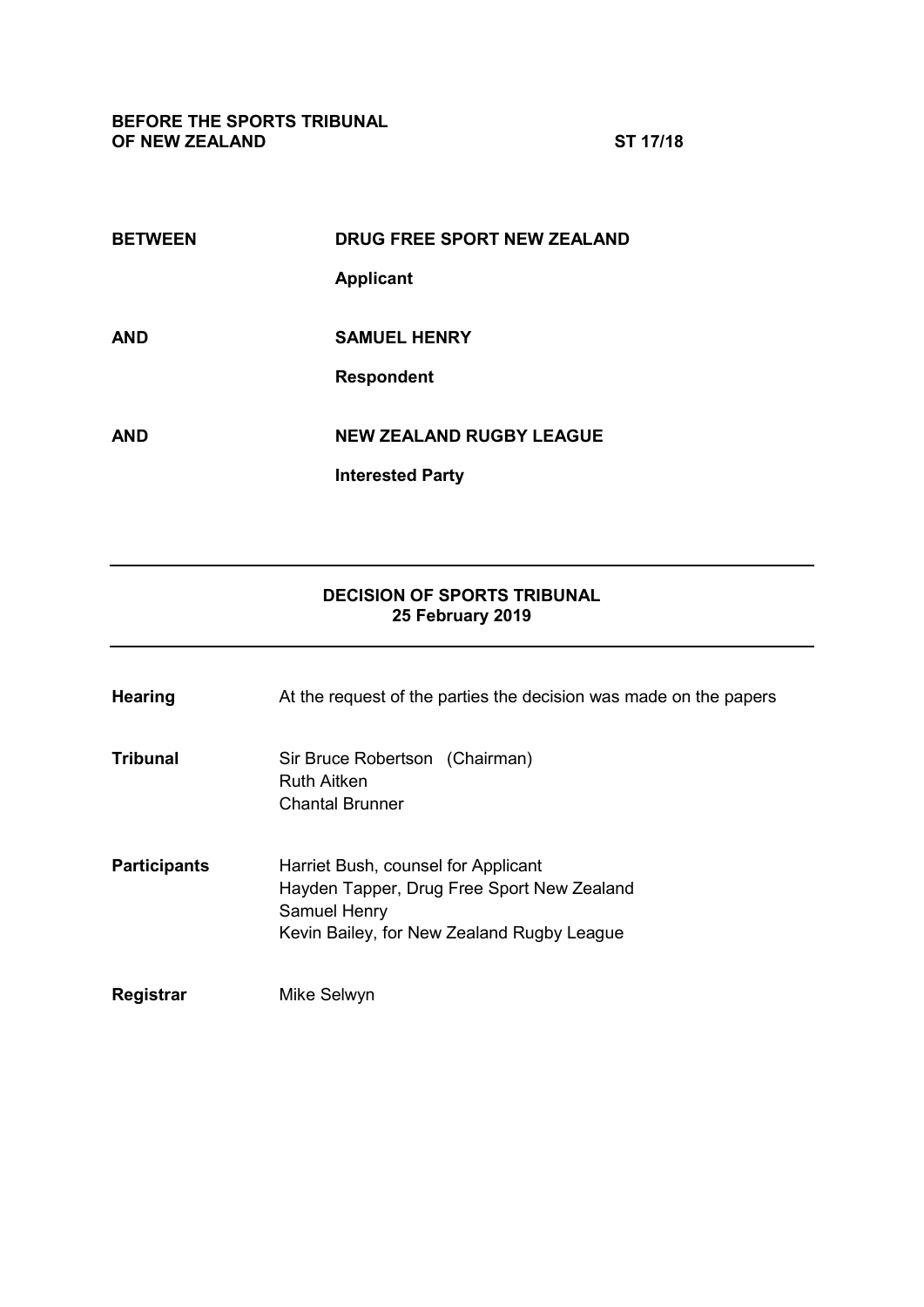# **Background**

1. On 8 October 2018, Samuel Henry, a registered member of New Zealand Rugby League, was tested during a rugby league match. The test result was positive for 11 nor-delta-9-tetrahydrocannabinol-9-carboxylic acid (a metabolite of THC), in a concentration above the WADA Decision Limit. This metabolite is a specified substance, prohibited in-competition, under class S8 Cannabinoids on the WADA Prohibited List 2018. On the doping control form, Mr Henry listed a protein shake, turmeric pills and BCAA as medications or supplements he had taken within the last seven days.

## **Proceedings**

- 2. On 26 November 2018, Drug Free Sport New Zealand (DFSNZ) filed proceedings alleging a violation of Rule 2.1 of the Sports Anti-Doping Rules 2018 (SADR) evidenced by the presence of a prohibited substance in the sample collected.
- 3. Mr Henry had been tested at a competition rugby league match on 6 October 2018. This tested positive for a metabolite of cannabis at a level of 547 ng/ml. The WADA Decision Limit is 180 ng/ml. Mr Henry did not request a 'B' sample analysis.
- 4. Mr Henry was provisionally suspended without opposition on 10 December 2018. On 17 December 2018, DFSNZ filed an application for substantive anti-doping rule violation proceedings.
- 5. On 29 January 2019, a telephone conference was held to provide timetabling directions and confirm a hearing date. The Chairman explained to Mr Henry that the starting point was a ban of two years, unless he could show that the violation was due to no significant fault or negligence of his. The Chairman also said that the ban could be increased to four years if DFSNZ could prove that the violation was intentional. DFSNZ advised that they did not have any evidence to show the violation was intentional.

### **Issue**

6. The sole issue for the Tribunal was to determine the penalty to be imposed.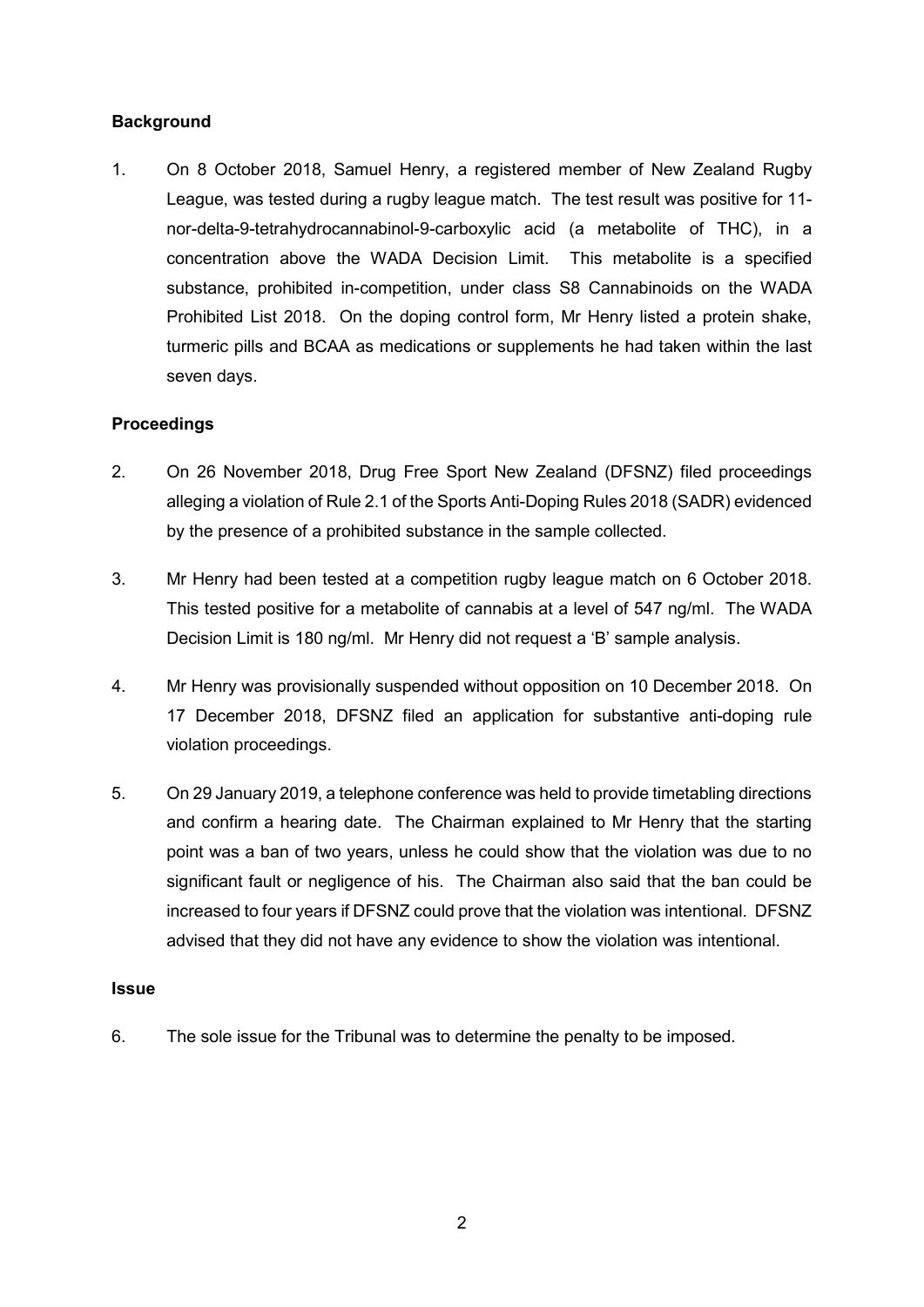### **Relevant SADR Provisions**

7. SADR 10.2 provides:

*Ineligibility* for *Presence*, *Use* or *Attempt*ed *Use*, or *Possession* of *Prohibited Substance*s or *Prohibited Method*s

The period of *Ineligibility* imposed for a violation of Rules 2.1, 2.2 or 2.6 shall be as follows, subject to potential reduction or suspension pursuant to Rules 10.4, 10.5 or 10.6:

- 10.2.1 The period of *Ineligibility* shall be four years where:
	- 10.2.1.1 The anti-doping rule violation does not involve a *Specified Substance*, unless the *Athlete* or other *Person* can establish that the anti-doping rule violation was not intentional.
	- 10.2.1.2 The anti-doping rule violation involves a *Specified Substance*  and *DFSNZ* can establish that the anti-doping rule violation was intentional.
- 10.2.2 If Rule 10.2.1 does not apply, the period of *Ineligibility* shall be two years.

# 8. SADR 10.5 is:

*Reduction of the Period of Ineligibility based on No Significant Fault or Negligence*

10.5.1 Reduction of Sanctions for *Specified Substances* or *Contaminated Products*  for Violations of Rule 2.1, 2.2 or 2.6

10.5.1.1 *Specified Substances*

Where the anti-doping rule violation involves a *Specified Substance*, and the *Athlete* or other *Person* can establish *No Significant Fault or Negligence*, then the period of *Ineligibility* shall be, at a minimum, a reprimand and no period of *Ineligibility*, and at a maximum, two years of *Ineligibility*, depending on the *Athlete's* or other *Person's* degree of *Fault*.

10.5.1.2 *Contaminated Products*

[…]

#### **DFSNZ's Submissions**

9. On 7 February 2019, DFSNZ filed its' submissions on sanction. The memorandum submitted that the applicable sanction was two years' ineligibility, backdated by one month from the date of the provisional suspension. The memorandum further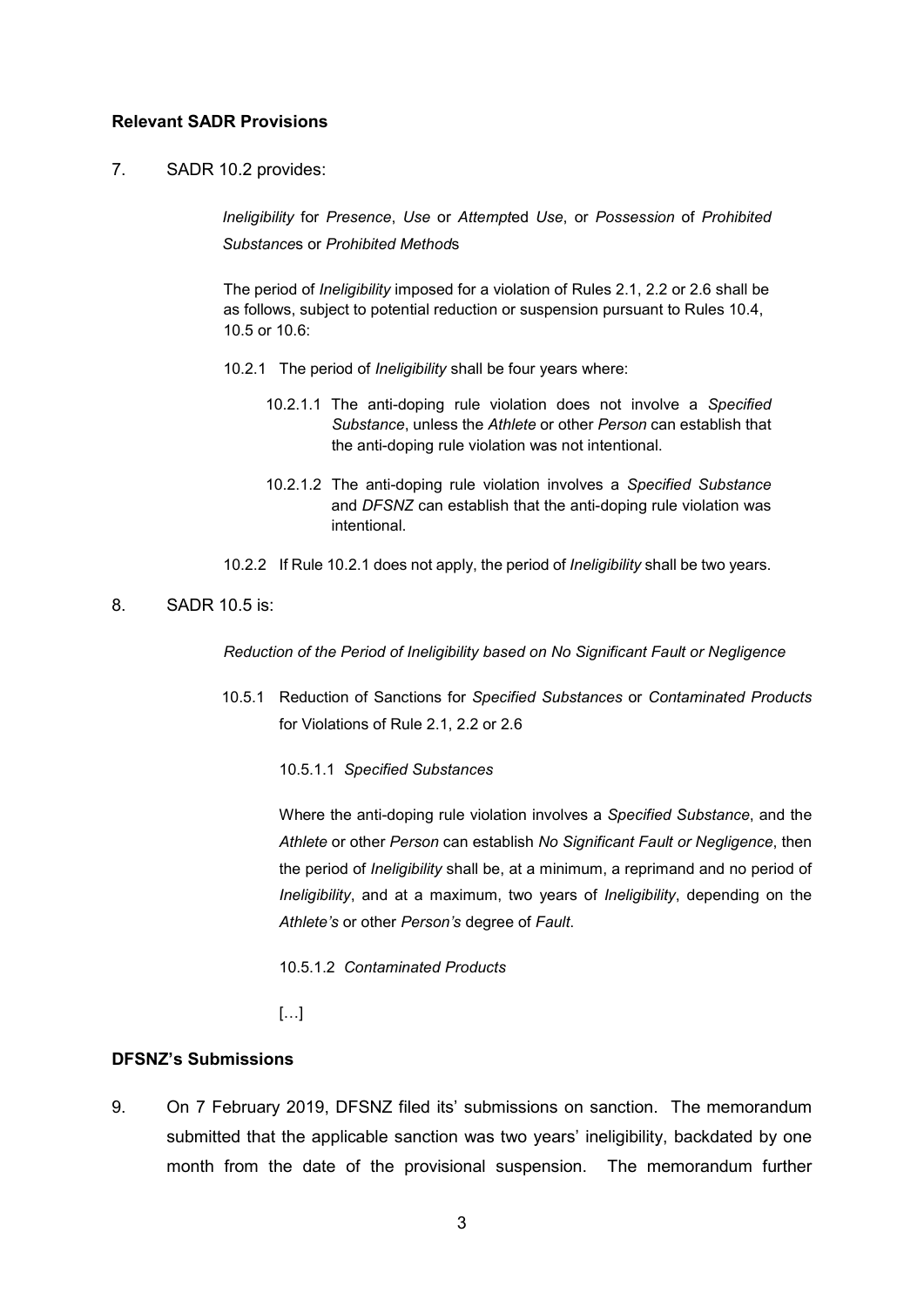submitted that the appropriate sanction would be between six and 12 months, backdated by one month from the provisional suspension, should Mr Henry establish no significant fault.

- 10. DFSNZ submitted that Mr Henry could reduce the sanction due to no significant fault or negligence, if he could clearly demonstrate that the context of the use was unrelated to sport performance (commentary to r 10.5.1 of the SADR).
- 11. DFSNZ further submitted that the recent cases of *DFSNZ v Ngatoko* (ST 16/16) and *DFSNZ v Mikara* (ST 17/16) established that recreational use of cannabis met the criteria for no significant fault. DFSNZ argued that Mr Henry had failed to establish no significant fault (and therefore a ban of two years was warranted), but conceded that a further opportunity could be given for him to establish no significant fault given he was not represented by a lawyer. DFSNZ submitted that should Mr Henry establish no significant fault, a ban of between six and 12 months would be appropriate (noting the concentration of the banned substance was much higher than in *Ngatoko* and *Mikara*).
- 12. DFSNZ argued that the ban should be backdated to one month prior to the provisional suspension, on the basis of steps taken by Mr Henry that could be construed as a timely admission (though it noted that Mr Henry had not formally admitted the violation). DFSNZS compared Mr Henry's situation to that in *Mikara*, which also involved a high level of the banned substance (though not as high).

## **Mr Henry's Submissions**

- 13. On 11 February 2019, Mr Henry filed his response to DFSNZ's submissions on sanction. He accepted the violation, and explained that in 2016 he was diagnosed with Post Traumatic Stress Syndrome (PTSD), and that he used cannabis recreationally as a way of dealing with the symptoms of the disorder. He submitted that the week prior to the test was an intense one for him and his team, and that he had "smoked a joint" as a way of dealing with the pressure of the competition.
- 14. Mr Henry further submitted that he did not intend to cheat, and he was also not seeking any form of performance enhancement from smoking the cannabis. He explained that he had played rugby league since he was 13 years old (he is now 30), and that he would like to continue playing for a few more years.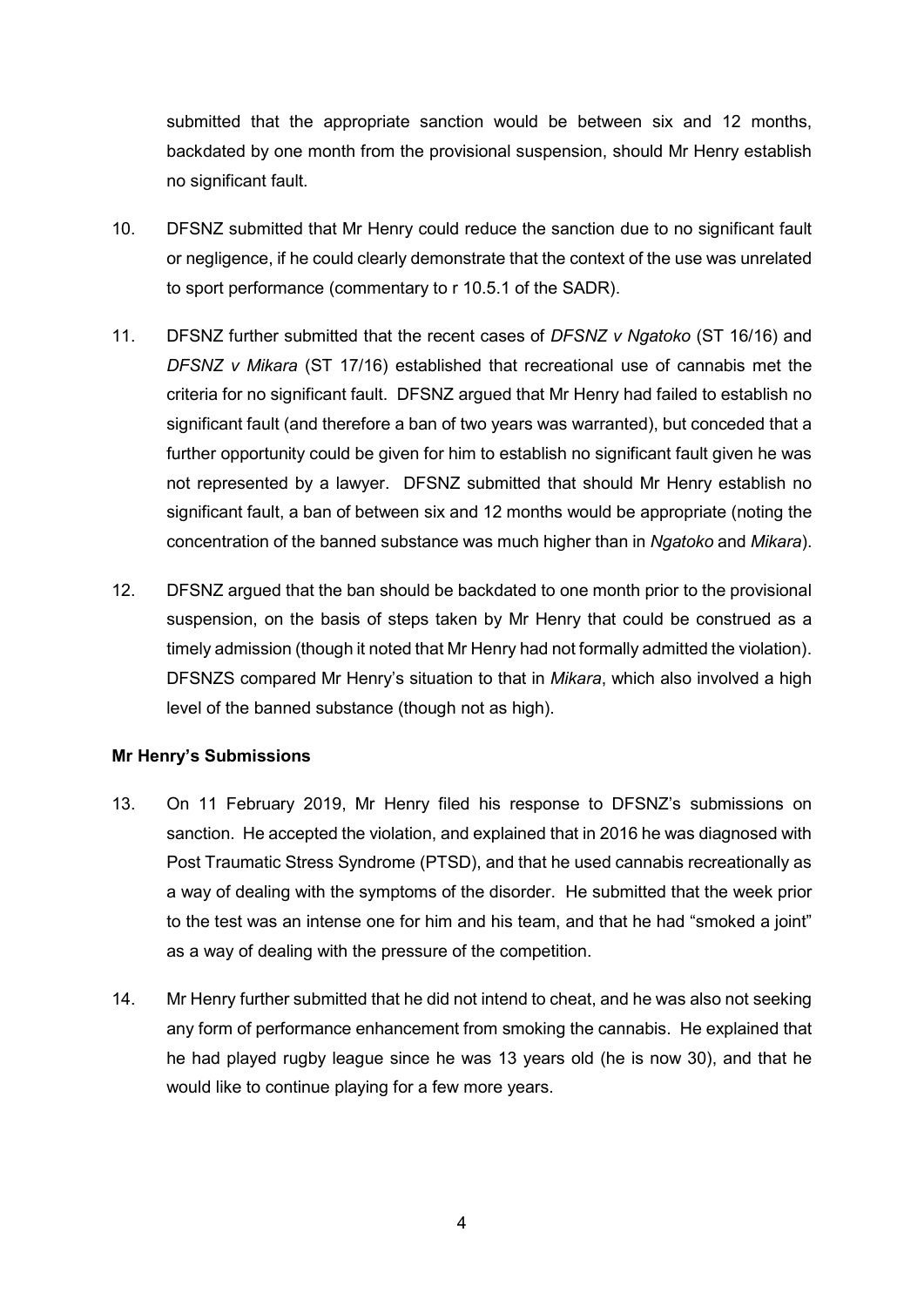### **DFSNZ – No Significant Fault**

15. On 22 February 2019, DFSNZ acknowledged that Mr Henry had established no significant fault.

### **Degree of Fault and Sanction**

- 16. The critical issue is the athlete's level of fault assessed against what a reasonable person acting in accordance with the strict obligations under SADR ought to have done to avoid breaching the rules, considering the perceived level of risk.
- 17. The Tribunal noted DFSNZ's submission that recreational cannabis use had met the criteria for no significant fault in prior cases. The Tribunal accepted Mr Henry's evidence of his use of cannabis to alleviate the symptoms of PTSD, and that the test occurred after a weekend of intense training where he had unfortunately chosen to smoke cannabis to ease the pressure involved in that stage of the competition.
- 18. The Tribunal found that the circumstances of Mr Henry's use of cannabis met the threshold of no significant fault or negligence, and would therefore attract a lower penalty. That meant that a ban of between six and 12 months, backdated by one month from the date of the provisional suspension, was appropriate.
- 19. The Tribunal considered its' earlier decisions of *Ngatoko* and *Mikara*. It observed that *Ngatoko* was of limited assistance because of the "extremely low" reading recorded (189 ng/ml when the threshold was 180 ng/ml). Isolated cannabis use would in theory not return a test result that was over this threshold. It recognised that WADA had increased the threshold limit in 2013 to avoid such instances of cannabis use resulting in positive tests.
- 20. The level in *Mikara*, at 269 ng/ml, was substantially lower than that found in the present case. At the time, the Tribunal described the reading in *Mikara* as "relatively high". The Tribunal did not need to make a finding on the extent of Mr Henry's cannabis use, but the level of THC recorded (547 ng/ml) was higher than prior cases. The level recorded in *Mikara* signalled "an extensive and continual use of cannabis over a long period". An element of deterrence was necessary to signal that such cannabis use was unacceptable in sport.